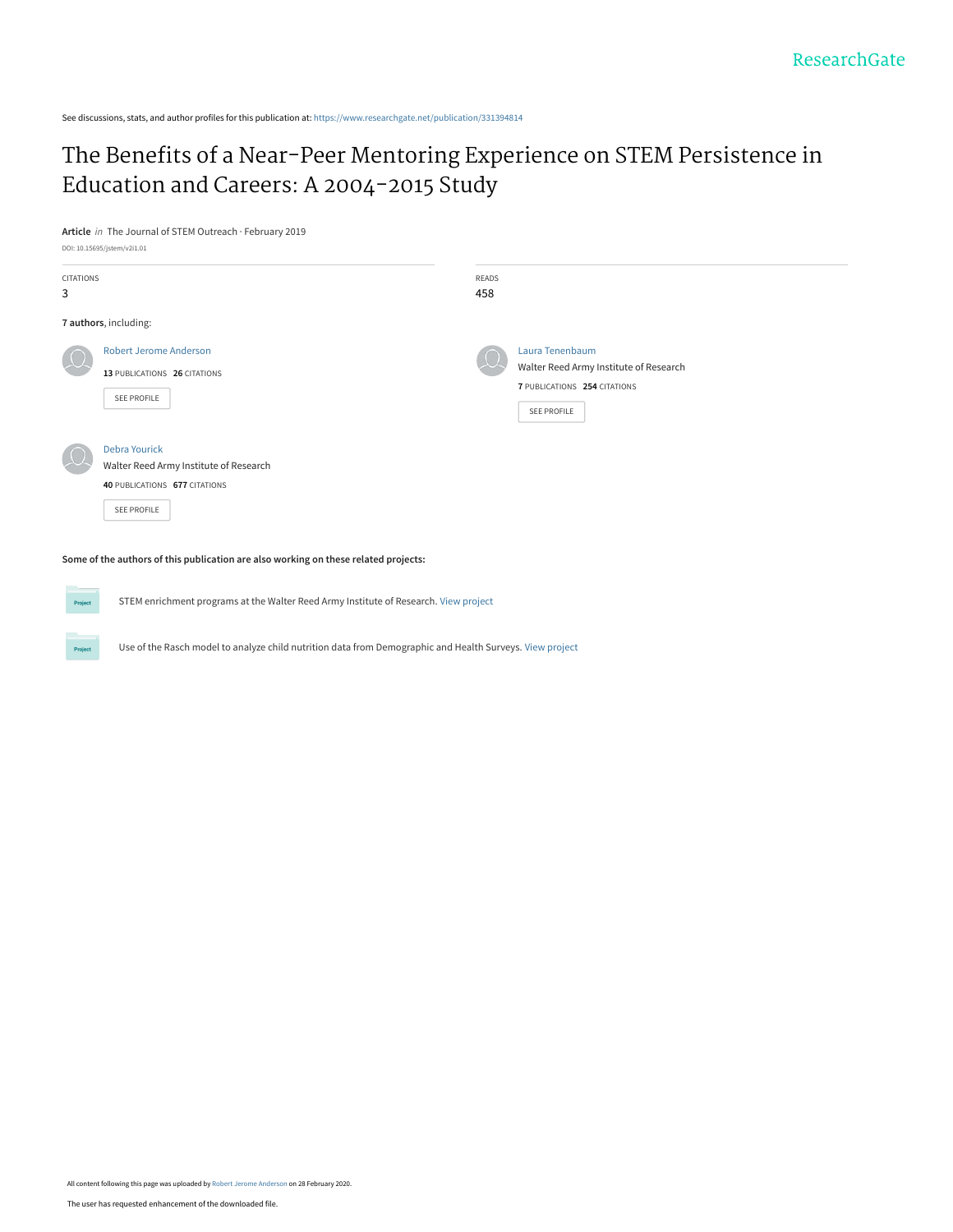

# The Benefits of a Near-peer Mentoring Experience on STEM Persistence in Education and Careers: A 2004-2015 Study

## Margery K. Anderson<sup>1</sup>, R. Jerome Anderson<sup>1</sup>, Laura S. Tenenbaum<sup>1</sup>, Emily D. Kuehn<sup>1</sup>, Holly K. M. Brown<sup>1</sup>, Swati B. Ramadorai<sup>1</sup>, and Debra L. Yourick<sup>1</sup>

<sup>1</sup>Department of Science Education and Strategic Communications, Walter Reed Army Institute of Research, 503 Robert Grant Avenue, Silver Spring, MD 20910. Keywords: Mentors, URE, longitudinal, persistence, careers Publication Date: January 2, 2019

Abstract: This retrospective study, from 2004 to 2015, explored the career trajectories of undergraduates and recent post-baccalaureates who participated in an undergraduate research experience (URE) that combined both laboratory experience and mentoring younger students. Forty former interns completed an online survey focusing on their path from internship to career. Interns were queried about the skills they perceived as being critical in their subsequent STEM-related endeavors. They also wrote narratives that indicated their attitudes about STEM education, outreach and mentoring. The responses showed all but one of the 40 participants were engaged in either STEM-related careers or education. The participants provided examples of what aspects of the internship had long-term impact on their persistence in the sciences. As the majority of the respondents were from populations traditionally underrepresented in STEM careers, this study adds to the literature on the positive effect of internships on individual STEM persistence. The results indicated that this internship helped create a cadre of professionals who not only persisted in STEM but also retained an active commitment to helping younger students gain an appreciation for science. It was concluded that undergraduate persistence in the sciences is strengthened when interns are given training in and the responsibility for mentoring.

#### **INTRODUCTION**

The necessity of undergraduate research experiences (UREs) for students in science, technology, engineering and mathematics (STEM), and science education, is well-established in the literature (Dolan and Johnson, 2009; Hayward et al., 2017; Hamos et al., 2009; National Academies of Sciences, Engineering, and Medicine, 2017). Although there are variations on traditional dyadic mentoring, in the typical STEM-URE, the student is considered an apprentice with few opportunities to share knowledge. With funding from the National Institutes of Health through Science Education Partnership Awards (NIH-SEPA), the Walter Reed Army Institute of Research (WRAIR) originated and developed a model summer URE that allowed undergraduate students or recent graduates to mentor slightly younger students who are part of the middle/high school Gains in the Education of Mathematics and Science (GEMS) program (Jett et al., 2005). This model, called the near-peer mentor (NPM) model, has been shown to provide benefits similar to those of a traditional, laboratory-focused URE (Anderson et al., 2015).

Here we report our finding on assessing whether there were any long-term contributions of the internship to the NPMs' careers and persistence in STEM. From 2004 to 2015, approximately 241 NPMs participated in a combined science and education summer internship at the WRAIR. Given this relatively large data resource, in 2016 the WRAIR educational program administrators designed a retrospective survey of previous near-peer mentors. The study was designed to answer three questions:

1. In the years following the near-peer mentoring, what percentage of the near-peer mentors continued in STEM-related careers or educational advancement?

2. What skills or abilities did the near-peer mentors consistently report as being influential in obtaining a subsequent teaching opportunity, research internship, or employment?

3. How did the near-peer mentor experience shape their attitudes, beliefs, and decisions about STEM careers, education, and outreach?

#### **PROGRAM OVERVIEW**

Since the late 1990s, undergraduates and recent post-baccalaureates at the WRAIR have participated in a unique internship that combines access to WRAIR laboratories and sharing laboratory practices with slightly younger students (Anderson et al., 2015). In the initial years of this study, the NPMs worked in WRAIR laboratories part-time and taught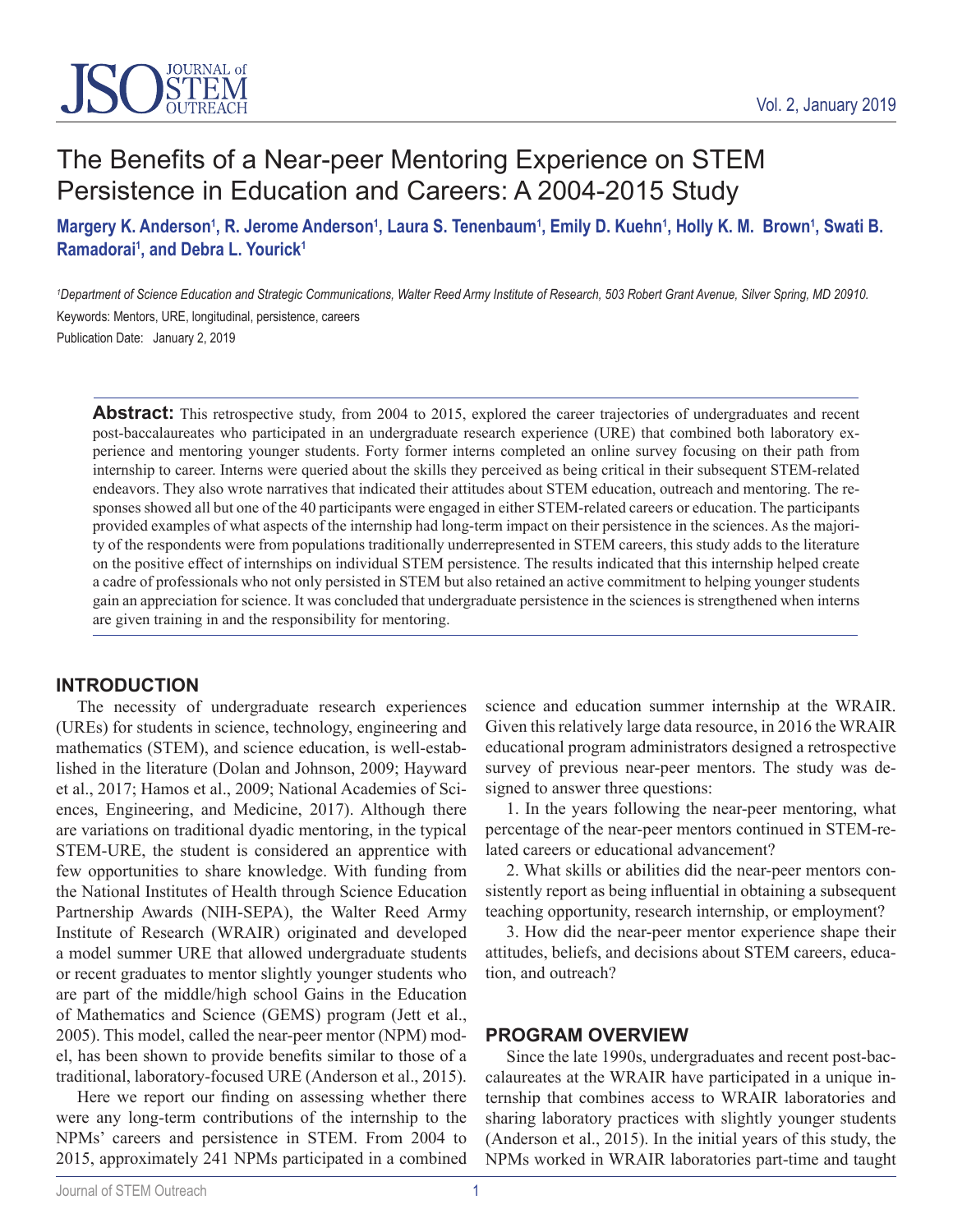part-time. As the GEMS program enrollment blossomed, the focus of NPM responsibilities shifted to science education and, most importantly, working with individual mentors to complete an original laboratory module of their choice.

A NPM experienced both sides of the mentor-mentee relationship; they were mentored as science interns while concurrently mentoring their own mentees in the GEMS teaching laboratory. This required the undergraduates to demonstrate a range of technical and communication skills. Applicants were personally interviewed by the GEMS educational team and selected based on their strengths in four areas: (1) previous laboratory experiences; (2) a willingness to focus on science education research and curriculum development; (3) prior mentoring and community service; and (4) past experience demonstrating interpersonal competencies with adolescents, professional educators, and research scientists. An average of 18 NPMs participated each year of the study period. The number fluctuated to maintain a mentor-mentee ratio of 1:6 in the laboratory teaching program. The interns represented a wide variety of STEM-related majors including physical and life sciences, engineering, math, science education, and computer science. The mentors received a living stipend, presented their research at the Institute's annual poster session, and networked with bench researchers through seminars and brown-bag lunches. Notably, all NPMs completed a National Agency Clearance Investigation (NACI) and received an initial clearance that qualified them for Department of Defense laboratories internships and entry-level employment.

The applicants were representative of the diverse ethnic and racial populations that compose the Washington, D.C metropolitan region. Since beginning formal records of NPM demographic information in 2013, 49% of NPMs who reported their racial or ethnic backgrounds have identified with groups that are underrepresented in STEM and 57% identified as female. While the program does not track the socioeconomic status of NPMs, it purposefully offers a competitive stipend drawn from educational grants to make the internship accessible to applicants without adequate economic means, as unpaid (and underpaid) internships are a major structural barrier to STEM-related careers (Curiale, 2010).

To prepare NPMs for mentoring slightly younger STEM students, they received two weeks of training from licensed educators, researchers, and subject matter experts (Anderson et al., 2015). Initially the training focused on lesson plans, ethics and law, laboratory safety practices, general classroom management strategies, biomedical research techniques, and engineering design to assure competency in relevant skills. Over the years, the training was expanded to include designing independent learning opportunities, curriculum development, evaluations, diversity training, theories of learning, and a variety of pedagogical practices shown to be effective with adolescents. There were weekly meetings with the NPMs to discuss pedagogy, challenges, laboratory protocols, and the continued development of professional skills such as writing abstracts, interviews, and resumes.

From its beginning the NPM paradigm was unique in that the undergraduate NPMs were given almost full responsibility for development and implementation of the modules to be taught to the GEMS student participants. While they were guided by, and needed final approval from, the educational supervisors, it was the NPMs who developed the laboratory protocols based on past experiences and discussions with researchers. They set the curriculum, made the daily schedules, did their own preparation, piloted the modules, managed the participants, wrote the lesson plans, oversaw safety, ordered supplies, cared for laboratory animals, and maintained organization in the teaching laboratory. Researchers were always available to offer support, constructive criticism, or a listening ear, but every effort was made to allow the mentors and participants to form a STEM learning community (Tenenbaum et al., 2014). Over the years, numerous mentors have presented their original modules at undergraduate forums and some have even published (e.g. Bliss et al., 2007; Morales et al., 2017).

Taught by NPMs using the modules the NPMs had developed, the GEMS students were given a science immersion experience that introduced them to multiple aspects of biomedical science and engineering. Over the years of this study, the 4742 GEMS students were primarily from underserved and underrepresented populations in STEM disciplines. Annually, 50% were female and 60% - 70% identified with a traditional minority population or as a first generation student in this country (internal records). During each of ten sequential, one or two-week-long GEMS sessions, different age groups of students (beginning, grades 7-8; intermediate, grades 9-10; advanced, grades 11-12) received laboratory-centered instruction from the NPMs. In the mornings, GEMS students completed NPM facilitated experiments suited for the age group. In the afternoons, while the younger students continued guided investigations, the older students began a week(s) long project. Older students chose from a range of project topics that were pre-selected by the mentors and educational team. The NPMs facilitated the projects and acted as subject matter experts. GEMS students established a strong rapport with their NPMs, their projects, and each other. This combination contributed to the positive narratives and persistence of GEMS students (Tenenbaum et al., 2017).

#### **LITERATURE REVIEW**

There are numerous theoretical models that focus on mentoring relationships that concurrently promote academic, psychosocial, and career advancement (Crisp et al., 2017). Among these theories, the NPM internship draws primarily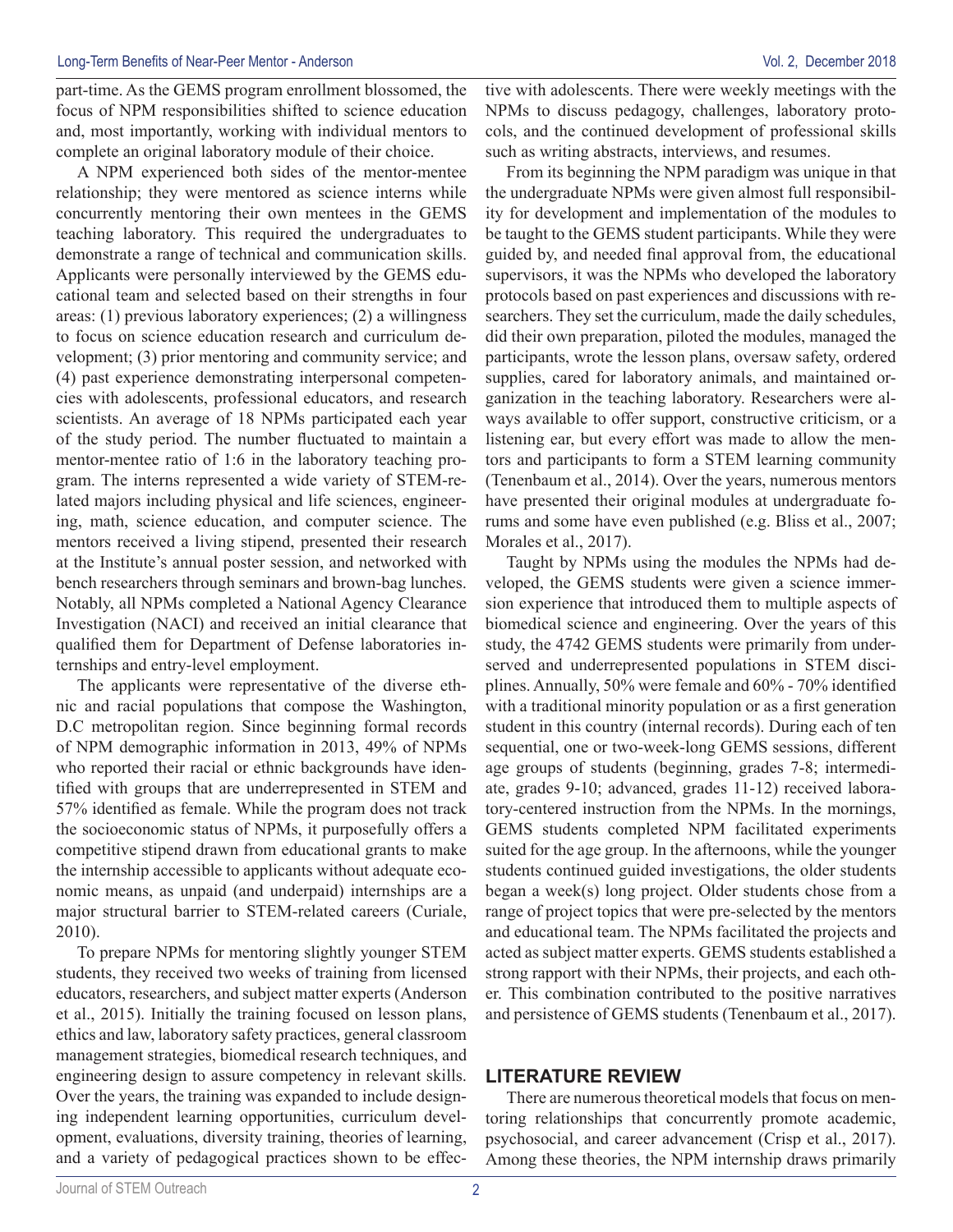upon outcomes-based and experiential frameworks (Carraccio et al., 2017). These assume that properly designed and implemented experiences can and do impact learning in the STEM disciplines (Wu et al., 2017). As reported by the National Academies of Sciences, Engineering, and Medicine (2017), UREs are experiential, and they facilitate scientific learning in ways STEM coursework and even inquiry-based classes do not. A laboratory experience allows

*. . .students [to] learn by engaging in planning, experimentation, evaluation, interpretation, and communication of data and other results in light of what is already known about the question of interest. They can pose relevant questions that can be solved only through investigative or design efforts—individually or in teams—and attempt to answer these questions despite the challenges, setbacks, and ambiguity of the process and the results obtained (p. 214).*

As indicated in the Program Overview, above, the NPM internship was specifically designed to allow this sequence of "planning, experimentation, evaluation, interpretation, and communication of data and other results" so the interns could gain greater insight into the scientific enterprise. (Merriam et al., 2007; Stirling et al., 2017). The NPMs developed laboratory modules based on current WRAIR research and essential laboratory skills. They then shared their learning, experiences and growing knowledge with younger students as they guided them through the basics of laboratory research. Thus, near-peer mentoring integrated the undergraduates into a cycle of learning and teaching, being mentored and mentoring, with one reinforcing the other.

A mentor's impact on both undergraduates' and high school students' intentions to persist in their education and engage in STEM careers has been well documented (Eagan et al., 2013; Ghee et al., 2016; Linn et al., 2015; Weston and Laursen, 2015; Wang, 2013). Representative of the literature is a meta-study by Adedokun et al. (2013). The authors studied 156 undergraduates in a university-based URE designed to deepen their interest in further STEM study and aspirations for STEM careers. The study showed the URE had a positive effect on the career aspirations of students.

Literature on URE students' actual persistence in STEM is more limited. From aspiration for graduate study to matriculation, Bascom-Slack et al. (2012) studied a URE course taught at a research university and reported that the matriculation rate into doctoral programs was three times greater for those with a URE than for those who did not participate. Moving from the educational perspective of participation to engagement, a study by Hanauer et al. (2012) used linguistic analysis tools to ascertain the degree to which students in three different types of laboratory experiences took ownership of the assigned projects. While the purpose of the study was not to investigate the long-term effects of the UREs on the students, the researchers did have access to data on the progression of students four years after the study. They found that 88% of the students who had engaged in the most rigorous laboratory experience had persisted in science, either in education or in a career, while 69% of the students who had been involved in a less intense URE persisted in science. The researchers concluded that students who chose increased project ownership, directly related to the intensity of the research experience, led to greater "long-term persistence in the sciences" (Hanauer and Dolan, 2014).

While NPMs receive the academic, psychosocial, and career promotion benefits of being mentored (Anderson et al., 2015), their internship is unique in that it formally incorporates undergraduates as mentors into its design. Thus, in addition to receiving the benefits of a typical URE, the near-peer mentors experience the responsibilities of mentoring others. They have ownership of their laboratory modules and the responsibility to communicate them to the slightly younger students. The literature on the benefits of mentoring to mentors is thus useful in this context because it will help elucidate the benefits the NPMs may receive from their mentoring URE experience.

In a program similar to the near-peer mentorship at the WRAIR, the Nebraska Science, Technology, Engineering and Math 4U (NE STEM 4U) program recruits undergraduates to mentor public school students in STEM subjects (Nelson and Cutucache, 2017). Seven of the undergraduate mentors were interviewed to ascertain the benefits they gained from the program. The undergraduate mentors reported greater understanding of, and ability to explain, scientific concepts and better critical thinking and problem-solving skills. They also felt mentoring helped them clarify career options. The conclusions reached regarding the Nebraska program were supported by other research that indicated mentoring opportunities within the community prove beneficial for students throughout their schooling (Hazari et al., 2017; Russell et al., 2007).

A study that included analysis of both the students' experiences and the advisors' view of the URE was conducted by Hayward et al. (2017) at a large research university. As was true of a similar study (Dolan and Johnson, 2009), the research advisors, who were primarily graduate students and post-doctoral researchers, all reported increased productivity in their laboratories because of the presence of the undergraduate researchers. They also reported increased understanding of science concepts because they taught those concepts to others. Both groups reported feelings of personal satisfaction as they saw students gain scientific knowledge and laboratory skills. They found mentoring important to the furtherance of their own careers, just as the undergraduate mentors in the NE STEM 4U program found mentoring helped clarify their career alternatives.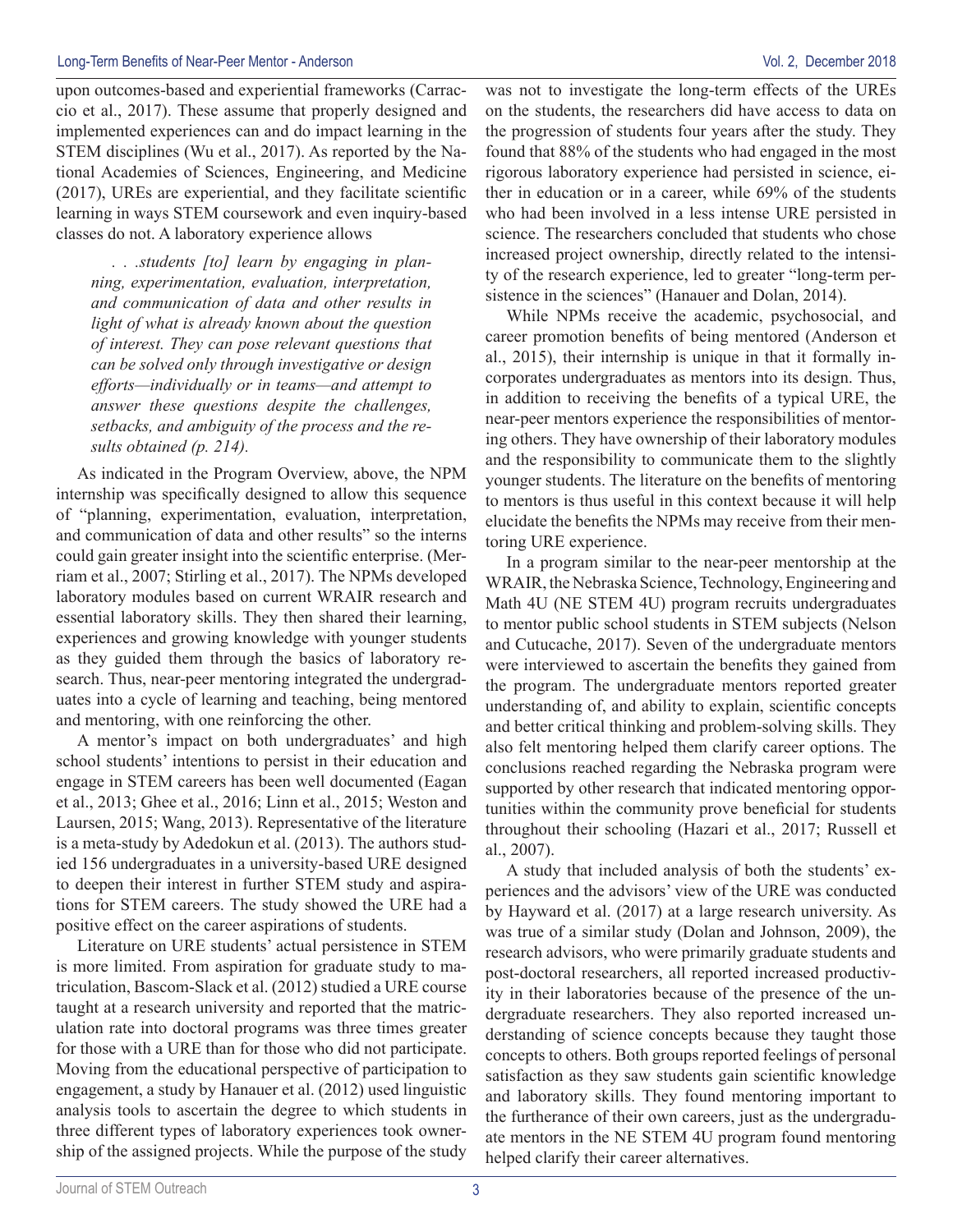As a final example of the cycle of mentoring, Laursen et al. (2010) authored a comprehensive study of undergraduate research in STEM fields. Their work was based on several related studies, including a four-college study of undergraduate researchers and faculty mentors. One goal of that study was to ascertain the benefits received by the mentors. Faculty mentors appreciated the creativity of the undergraduates in their suggestions to pursue novel lines of research and the additional work the faculty were able to accomplish because of their mentees. Mentoring helped some faculty attain tenure. Intrinsic benefits included the feelings of satisfaction from seeing students learn and grow and praise from colleagues as the well-trained undergraduates continued their work in graduate school.

The benefits of being a mentor are consistent, regardless of the age or experience level of the mentor. Mentors directly responsible for scientific research found undergraduate mentees to be helpful, if not essential, for increased productivity and creative insights into the laboratory work (Hayward et al., 2017; Reid et al., 2016). Across all the studies, mentors found mentoring beneficial for their careers, as is true for mentoring generally (Allen, 2007). But beyond these instrumental benefits, mentors consistently found their ability to teach science increase, their communication skills improve, and their understanding of scientific concepts sharpen. They also found emotional benefits from the friendships they developed and the interactions they had within the laboratory (Hayward et al., 2017). Many, if not all, of the benefits described in the studies cited will be seen in reports of mentor benefits received by the NPMs as they made decisions concerning their careers.

#### **METHODOLOGY**

During the twelve-year study period, the summer programs were consistent within the WRAIR laboratories with respect to the program structure and goals, thus allowing the NPM experience to be comparable across the years. This relative uniformity of experience made the NPMs a unique population for exploring the impact of this internship on persistence in the STEM disciplines and how the internship contributed to that persistence.

The survey instrument was prepared by three of the authors with questions based on previous program evaluations that asked NPMs about the internship and their career aspirations. The Survey Gizmo platform was used to administer the survey (www.surveygizmo.com). Because the survey was intended for previous NPMs for whom email addresses were available, the survey may be described as an "internet survey of specifically-named persons" (American Association for Public Opinion Research, 2015) or a "list-based sample" survey (Couper and Bosnjak, 2010). Therefore, no sampling was done and invitations were emailed to the 150 NPMs for whom email addresses were available. The survey was open from May through August 2016. Two reminders were sent to non-responders.

Completed questionnaires were received from 40 NPMs of the 121 for whom the program had working email addresses. The response rate was calculated according to the formula presented by Kalton (1983), which is the number of completed questionnaires divided by the number of eligible persons in the sample (or, in this case, the population). Discounting those with non-working email addresses, the response rate is 33%, which compares favorably with other surveys of named persons (Keusch, 2012; Petrovčič et al., 2016). Table 1 shows the distribution of responses. The eight partially completed questionnaires were not included in the analysis.

| Table 1. Distribution of Responses |  |  |  |
|------------------------------------|--|--|--|
|------------------------------------|--|--|--|

| Response                           | Number |  |
|------------------------------------|--------|--|
| Completed questionnaires           | 40     |  |
| Partially completed questionnaires | 8      |  |
| Email address returned as invalid  | 29     |  |
| Explicit refusal                   |        |  |
| No response                        | 72     |  |
| Total                              | 150    |  |

Quantitative data from the survey (primarily categorical) were analyzed with spreadsheet software and the NCSS statistical package (NCSS, LLC, 2016). Qualitative data (narratives) from the survey were transferred from Survey Gizmo to ATLAS.ti 8.1, a qualitative data analysis and research program (ATLAS.ti Scientific Software Development GmbH, 2017). For each open-ended question, the responses were compiled. Three readers from within the research team and one external reviewer read all responses for all questions and identified themes. Using iterative cycles of deductive and inductive methodologies (Bogdan and Biklen, 2007), a coding manual was developed. To frame the pattern of themes identified in the narratives, two coding methods were selected: 1) descriptive coding, which summarizes the primary topic of the excerpts; and 2) values coding, which reflects the respondent's values, attitudes, beliefs, and decisions that represent his or her perspectives (Maio and Haddock, 2014; Saldana, 2015). The coding manual underwent three revisions until the coding team obtained an interrater reliability of 90%, with remaining conflicts resolved by consensus coding.

Both open and closed-response questions were used to address the first research question concerning persistence in STEM-related careers or educational advancement. The second research question, the skills or abilities the NPMs reported as influential in obtaining a subsequent teaching opportunity, internship, or employment, was addressed through descriptive coding that assigned basic labels within the nar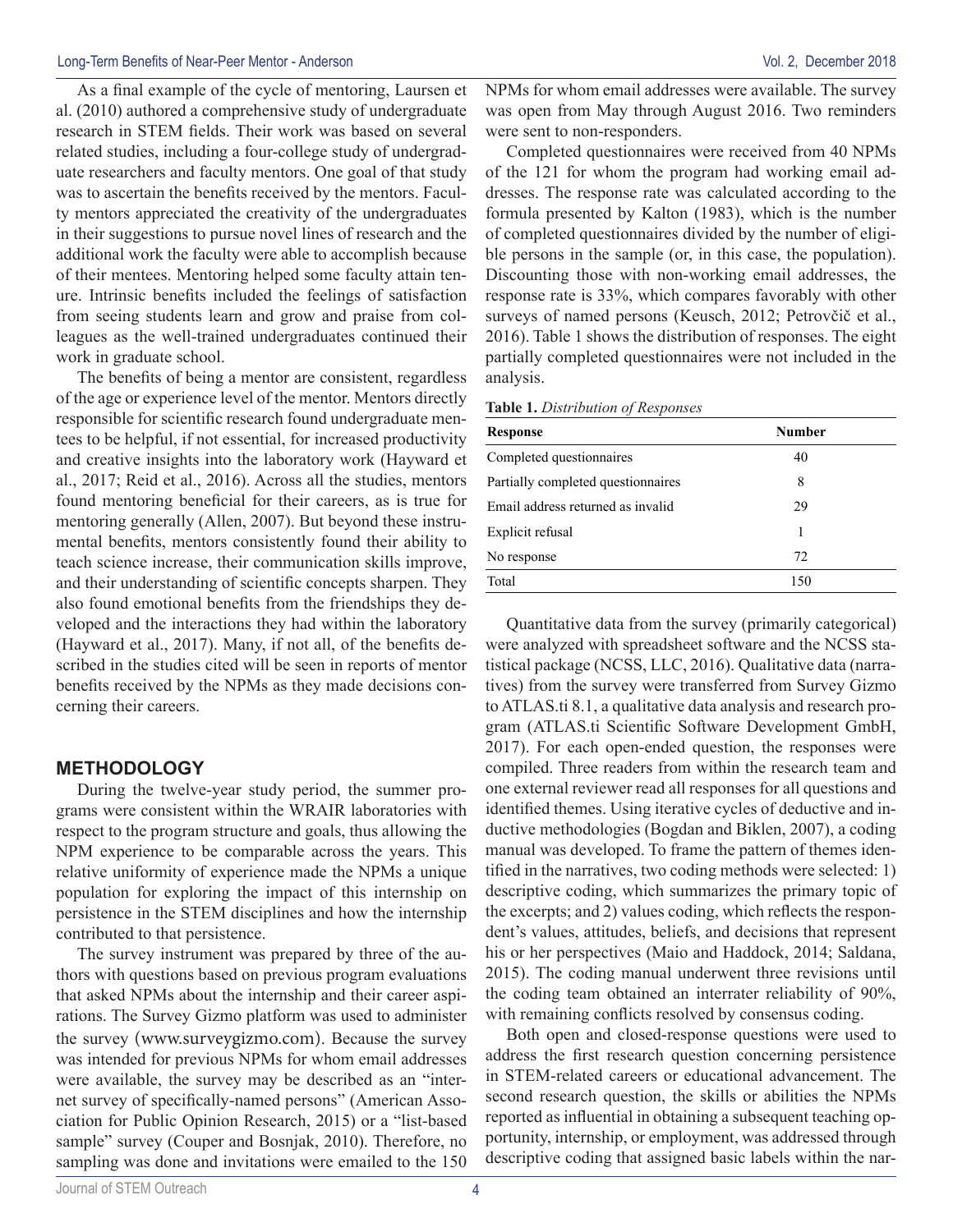ratives to provide an inventory of topics (Saldana, 2015). The third research question, which focused on how the near-peer mentor internship shaped their attitudes, beliefs, and values about STEM careers, education, and outreach, involved extensive coding across all narratives as the NPMs explained the reasons they made a decision, and how those decisions had impacted their education and careers. Upon completion of coding the final report of themes and quotations was generated by ATLAS.ti 8.1.

#### **RESULTS**

**Portrait of Respondents.** In terms of temporal distribution, NPMs from each year of the 12-year timeframe responded (Figure 1). As the survey was done in 2016, the mentors had one to eleven years to reflect on their experiences.

Table 2 shows the gender and racial profiles of the 40 respondents. As Table 2 indicates, 75% of the respondents were female. The largest category was Caucasian females at 13 (32.5%), followed by Black/African American females at nine (22.5%) and Asian females at seven (17.5%).

In terms of geographical location, in 2016, most of the respondents (55%) were concentrated in the Washington, D.C. to New York corridor. Only five respondents (12.5%) within the U.S. were located west of the Mississippi River. Three

|  | <b>Figure 1.</b> Respondents by year of internship |
|--|----------------------------------------------------|
|  |                                                    |



| Table 2. Respondents by Gender and Race |  |  |  |  |  |
|-----------------------------------------|--|--|--|--|--|
|-----------------------------------------|--|--|--|--|--|

|                        | <b>Sex</b>                      |        |      |                               |
|------------------------|---------------------------------|--------|------|-------------------------------|
| Race                   | Choose not to<br><b>Respond</b> | Female | Male | <b>Total</b>                  |
| Asian                  | 0                               |        | 2    | 9                             |
| Black/African-American | $\Omega$                        | 9      | 3    | 12                            |
| Caucasian              | 0                               | 13     | 3    | 16                            |
| Choose not to respond  |                                 |        |      | $\mathfrak{D}_{\mathfrak{p}}$ |
| Two or more races      | 0                               |        |      |                               |
| Total                  |                                 | 30     | 9    | 40                            |

respondents (7.5%) were overseas; one each was in the United Kingdom, Germany, and the Philippines.

**Research Question One**. The first research question sought information about near-peer mentor continuity in STEM-related careers or educational studies. To trace the development from student to career, two separate questions were asked: 1) what was your placement after the final year of being a NPM and 2) what is your current placement.

As shown in Table 3, 21 (52.5%) returned to their academic pursuits following their final year as a mentor. This included 12 students (30%) who accepted a subsequent internship at another institution. Utilizing networking opportunities provided through the URE, 11 (28%) NPMs accepted a subsequent internship at the WRAIR or sister institution. Finally, eight (20%) of the respondents found career opportunities following their final WRAIR experience.

The participants were then asked about their current professional status. The results of the survey shown in Table 4 indicate that 19 (47.5%) of the 40 respondents were in STEM or STEM-related careers while half of the former NPMs (20; 50%) were in STEM-related educational pursuits. Only one of the former NPMs who responded to the survey was not in a STEM program (undergraduate or graduate) or in a STEM-related career.

**Table 3.** *Following their final year as near-peer mentors, the interns pursued different options.* 

|                          | <b>Post-NPM Positions</b> |           |
|--------------------------|---------------------------|-----------|
| Career                   | 8                         | 20.00%    |
| Subsequent UG internship | 12                        | 30.00%    |
| School -- Graduate       | 8                         | $20.00\%$ |
| School -- UG             | 1                         | 2.50%     |
| WRAIR/Other Gov't.       | 11                        | 27.50%    |
| Total                    | 40                        | 100.00%   |

|  |  | <b>Table 4.</b> Current Professional Status of Respondents |  |  |  |
|--|--|------------------------------------------------------------|--|--|--|
|--|--|------------------------------------------------------------|--|--|--|

| <b>Status</b>                                             | Count          | Percent   |
|-----------------------------------------------------------|----------------|-----------|
| Undergraduate (includes students on<br>internship)        | 9              | 22.50%    |
| Graduate/Medical School                                   | 11             | 27.50%    |
| Educator                                                  | $\overline{2}$ | $5.00\%$  |
| Engineer                                                  | 3              | 7.50%     |
| Homemaker                                                 | 1              | 2.50%     |
| <b>IT</b> Professional                                    | 3              | 7.50%     |
| Medical Professional (MD, EMT,<br>Dentist, Administrator) | 7              | 17.50%    |
| Other STEM-related Profession                             | 4              | $10.00\%$ |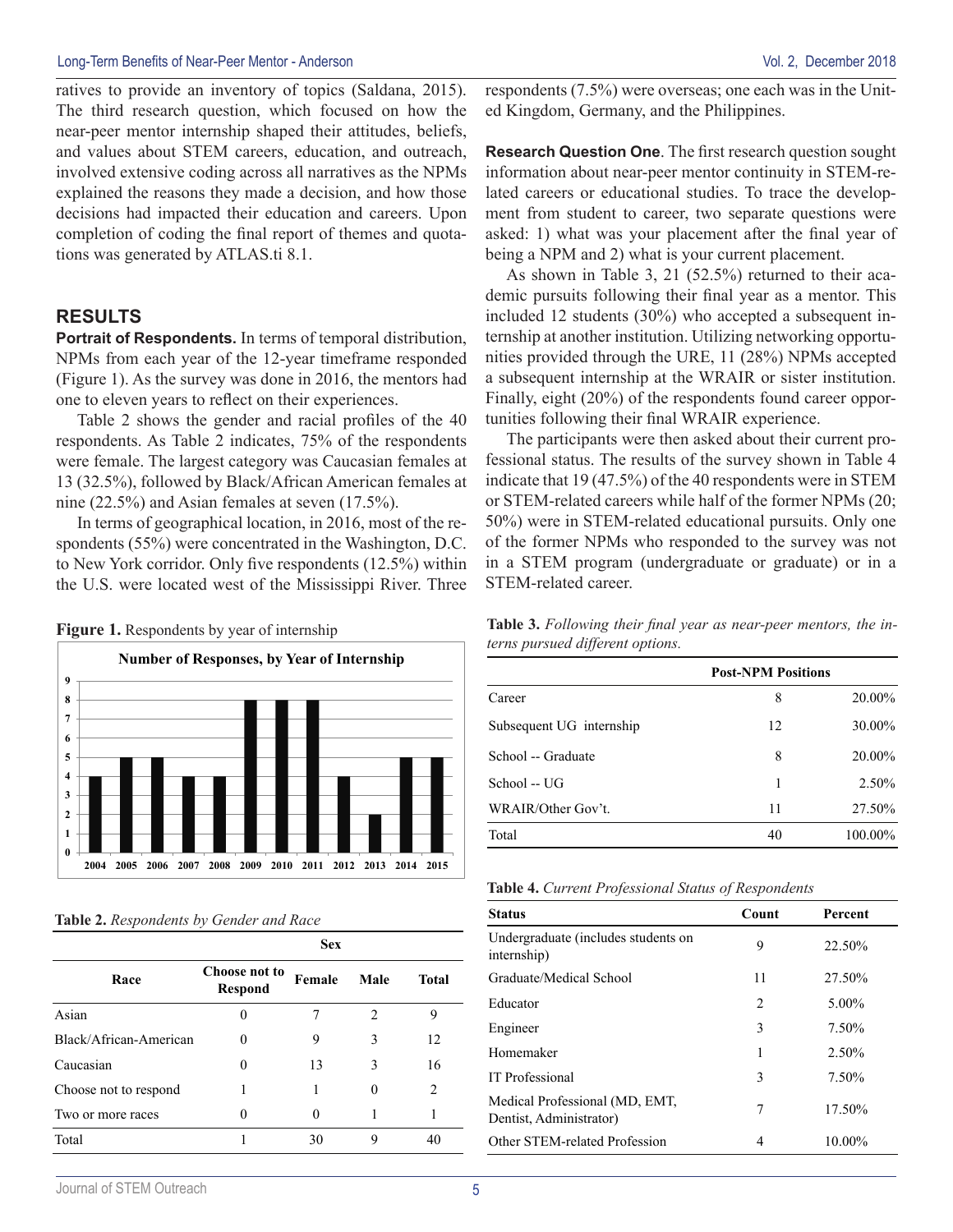Nineteen (47.5%) of the respondents are in STEM or STEM-related careers. The largest category is medical professionals (seven; 17.5%); three (7.5%) former NPMs are engineers and another three (7.5%) are IT professionals; two (5.0%) of the former NPMs are educators. Four (10%) of the former NPMs are classified as other STEM professionals. This category includes research chemists, a water quality modeler and one unspecified STEM professional. The only former NPM not in STEM has chosen to not work in the professional setting while her children are young. She noted in her response that she serves as a vocal advocate for elementary school science.

Of the 20 (50%) respondents continuing their education, nine (22.5%) were undergraduates, seven (17.5%) were in graduate school and four (10%) were in medical school. Two of the nine undergraduates majored in biology; the other majors included electrical or computer engineering, molecular genetics, forensic science, environmental sustainability, and global studies/global health. Of the seven students pursuing graduate studies, three selected the neurosciences, with the other students studying in fields ranging from agricultural engineering to chemical engineering to biological sciences. These results clearly show that the WRAIR NPMs who responded persisted in STEM-related activities, both as professionals and as students following their NPM internships.

**Research Question Two**. Research question two explored how the internship was influential in obtaining a subsequent teaching opportunity, research internship, or employment. The first survey question considered how the NPM experience shaped the respondents' current career paths, and the second addressed practical skills acquired through the internship, including networking. Table 5 summarizes these themes.

The former NPMs wrote detailed responses. Unexpectedly, the greatest number of NPM quotations (38 quotes, 95%)

| <b>Theme</b>                                                                                                | Number of<br><b>Respondents</b><br><b>Represented</b> | Percent of<br><b>Respondents</b><br>Represented |
|-------------------------------------------------------------------------------------------------------------|-------------------------------------------------------|-------------------------------------------------|
| Currently engaged in mentoring<br>(full or part-time)                                                       | 38                                                    | 95%                                             |
| Currently engaged in mentoring<br>(part-time only)                                                          | 18                                                    | 45%                                             |
| NPM experience expanded my<br>scientific knowledge                                                          | 15                                                    | 38%                                             |
| NPM experience gave me<br>specific career skills                                                            | 36                                                    | 90%                                             |
| NPM experience gave me confidence/<br>leadership skills                                                     | 12                                                    | 30%                                             |
| NPM experience gave me<br>interpersonal skills that helped me in<br>the next step of my career or education | 40                                                    | 100%                                            |

**Table 5.** *Themes that emerged from Research Question 2*

related not to the past but rather to their current teaching and mentoring activities. They reported having a range of related positions, from undergraduate teaching assistant to giving "mini-lectures to medical students as a resident physician." In addition, the financial practicality of mentoring skills was summarized by one participant who directly credited it with "numerous teaching/tutoring positions throughout college and grad school."

Even those not currently mentoring full time, (18 quotes; 45%) wrote of their skills still being applicable to their present situations. One respondent wrote, "being a near-peer mentor allowed me to build on a lot of skills that I continue to use today. In my current position, I built on my ability [to] work in a team, as well as how to communicate more clearly and in an organized manner." These sentiments were echoed by others in phrases such as, "it helped give me confidence and experience in teaching and presenting scientific information to a general audience," and it "improved my confidence level in the areas of public speaking, personal independence, and teaching," and the internship "helped me to stay active….to better understand some of the same subjects I was discussing in a way that I could break it down into layman's terms."

The former NPMs referenced practical skills related to knowledge acquisition, professional networking and working within a bureaucracy, applying to graduate school, and obtaining employment. Expanded scientific knowledge was mentioned in fifteen responses (38%). They also spoke of refining their career aspirations as "it helped me foster an interest in evolution" and "I got to explore different science fields in which I had little information." Thirty six of the 40 respondents (90%) listed a specific career skill first gained or practiced as a NPM. They wrote that the NPM-URE was a "great application item" or about "learning to deal with difficult superiors." A common sub-theme was that "I grew in my self-confidence because of the program" or the internship "sharpened my leadership skills." In total, 12 quotations (30%) specifically used the words confidence or leadership. As summarized by one respondent, the program "allowed me to practice self-confidence, communicate and understand various science fields, understand and use laboratory practices, and emphasized the bigger picture of science in the world and everyday life." Improved management and communication skills within a work setting was also a subject, with comments about learning to "take on a leadership role in the laboratory," "I learned effective management of my time and efforts and that of my colleagues as well," and " how to speak to an audience, and tailor my content to the audience." Lastly, the respondents referenced the networking opportunities built through this combined internship. The "references," "meeting teams of professionals," and "building effective and productive communication between the scientist and student" were critical for their academic and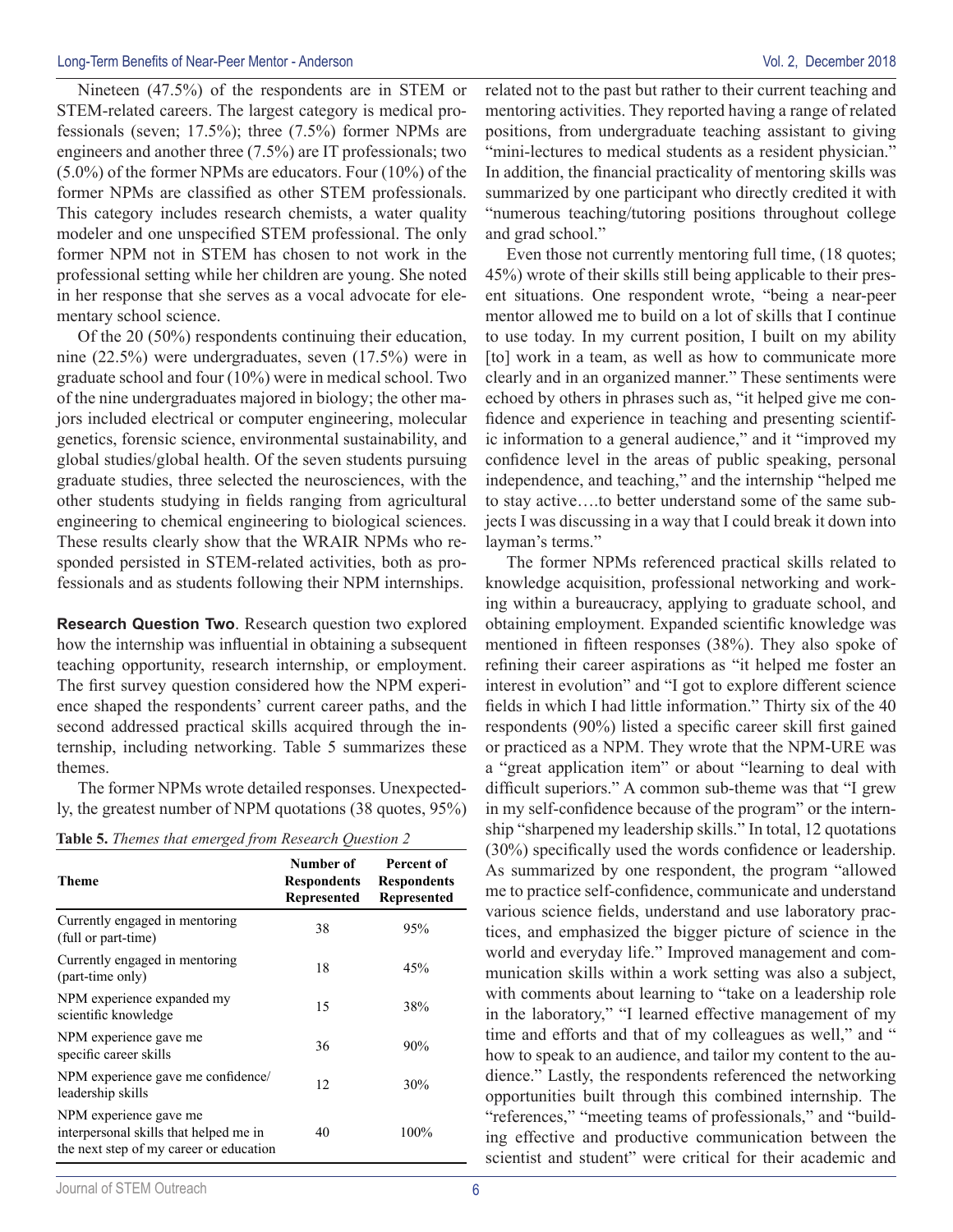professional pursuits. All of the respondents stated that they applied these interpersonal skills to obtain their next position or academic placement.

**Research Question Three**. Research question three focused less on the skills and knowledge first acquired during the internship, and more on identifying the key components of the internship that the respondents associated with their career or educational decisions. All the narratives were explored for comments about attitudes, beliefs, and values related to perseverance, education, and outreach and how these impacted their decisions. The two-part survey question, how did being a near-peer mentor affect your interest

**Table 6.** *Themes that emerged from Research Question 3*

| Theme                                                        | Number of<br><b>Respondents</b><br>Represented | Percent of<br><b>Respondents</b><br>Represented |
|--------------------------------------------------------------|------------------------------------------------|-------------------------------------------------|
| Positive attitude toward<br>mentoring to active mentoring    | 38                                             | 95%                                             |
| NPM mentorship helped<br>clarify my own scientific<br>values | 17                                             | 42%                                             |
| NPM experience increased<br>my passion for science           | 44                                             | $100\%$                                         |

in STEM education outreach and describe a recent outreach experience, prompted thoughtful reflections. These themes are summarized in Table 6.

Foremost, NPMs focused on how the experience changed their personal beliefs about STEM outreach. This was exemplified by the comment: "I have actively sought opportunities to become involved in science outreach." The former mentors report that their commitment began with positive memories of student interactions such as "seeing the students pick up and understand the concepts was truly rewarding," and the awareness that "I was able to play a role in other students' lives." From their present day perspective, 21 respondents (52.5%) said the internship reinforced their belief in STEM outreach, while another 12 (28%) said that the internship led them to become much more interested.

The transition from a generally positive attitude to a belief that led to continued action was evident in 38 responses (95%) as participants specifically described their current outreach activities. One participant wrote, "my role as a nearpeer mentor kicked off what became a long string of STEM education outreach…now I hope to make a career out of it!" Another reported that "I became much more interested in education, and subsequently chose to pursue a medical education leadership track in medical school." A few narratives also referenced personal growth and respect for education as a discipline. A respondent wrote, "the summer I spent as a near-peer mentor had a profound effect on my love of learn-

ing and teaching," while another recorded that it "taught me an immense amount of the importance of mentorship." In addition to the examples above, the respondents reported contributing their time to being STEM tutors, school volunteers, and museum docents, coaches for engineering competitions, science fair judges, and active participants in the education section of their professional societies. One former intern wrote of spending a year teaching basic science to an indigenous population. Thus these former NPMs have engaged in an impressive variety of mentoring opportunities.

In an unexpected result, respondents took time to explain their own values regarding teaching and mentoring (42%). One wrote: "as a near-peer mentor I was able to incorporate my education and passion for service to commit myself to helping young people in my own community unlock a possible lifelong passion for science and engineering." Another noted: "being a near-peer mentor has unlocked my inner desire to improve the educational system….I see myself being involved in educational reform." These young professionals reported that they "see the importance of early exposure to scientific fields" and that internships "make a difference in their [students'] love of learning." In a longer plea for education reform, one wrote that "it is important to provide accessible science and technology education…as the world advances, a citizenry with a strong understanding of fundamental scientific concepts is important."

In addition to reporting their contributions to outreach and advocating for internships, the former NPMs also discussed their continued passion for the sciences. They provided 44 examples of how the internship strengthened their commitment and continued persistence in STEM careers. As detailed above, they wrote of gaining scientific and professional skills as well as self-confidence. This combination of teaching and mentoring led to additional opportunities. "Having to teach what I knew to others required that I deepen my understanding of these topics which ultimately lead to a deeper interest and love of the sciences," wrote one respondent in speaking of how the internship strengthened academic skills. While those in school wrote of their aspirations such as "pursuing anesthesiology as a career" or a desire to "pursue scientific lab research," those currently employed wrote of their careers. From being a "project engineer" to "medical doctor" to "water quality modeler" and finally a mother arguing for more elementary science resources, the former NPMs were dedicated to the sciences. Despite the one respondent who expressed less interest in outreach, one hundred percent (40) of the respondents reported they would accept an outreach opportunity to share their scientific enthusiasm.

#### **DISCUSSION**

The results of the first research question conclusively showed that the NPMs who responded to the survey per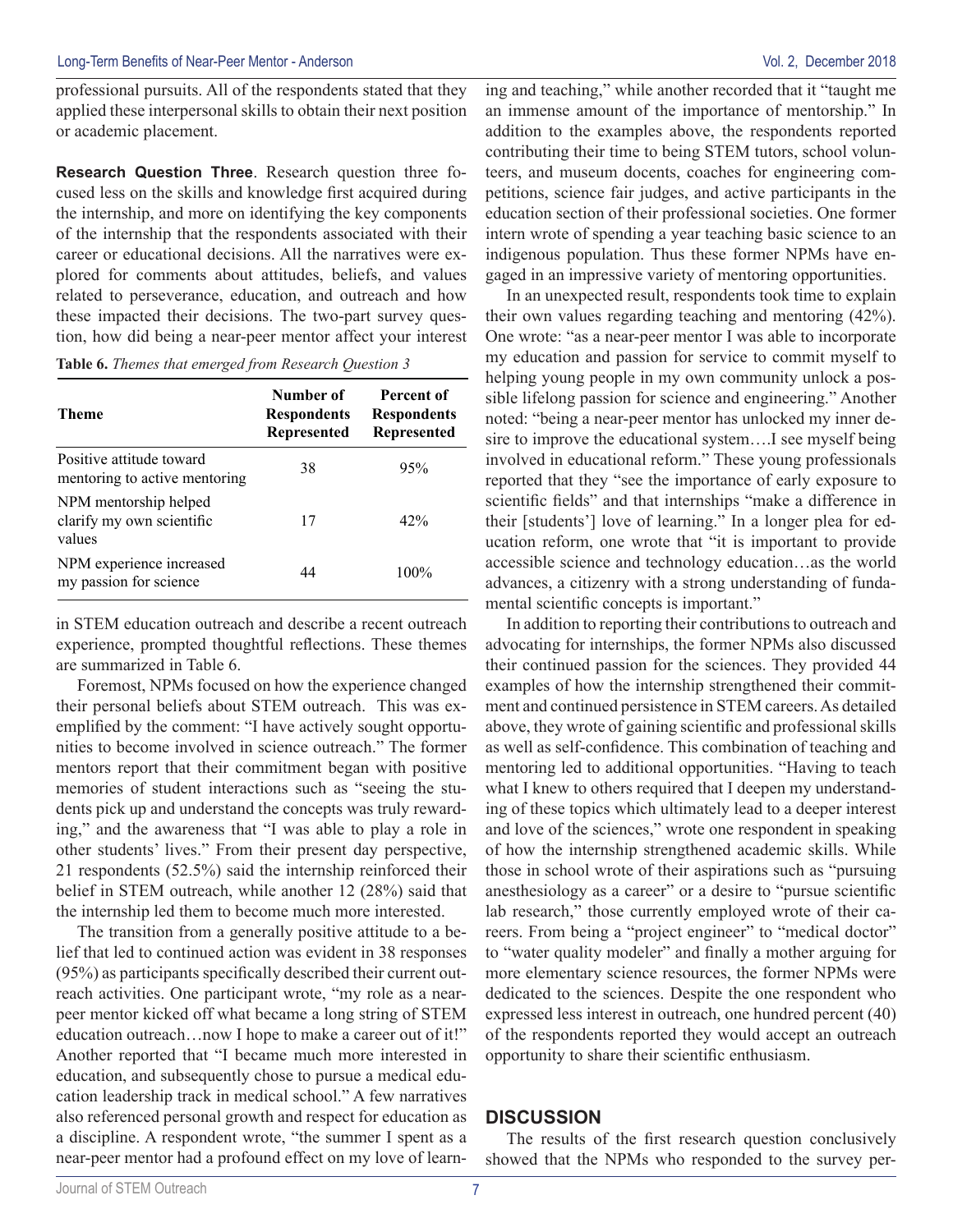sisted in STEM disciplines. While previous studies of URE outcomes have primarily focused on the undergraduates' aspirations, this study showed aspirations can and do ripen into careers. Nineteen of the 20 former NPMs who were not students at the time of the survey were in STEM-related careers. The remaining 20 NPMs were currently in STEM degree programs. Notably, the NPMs persistence in STEM was consistent across every year of the 12-year study.

Our results complement previously published findings about the profound effect UREs and mentoring have on the aspirations of individuals who have limited access to role models in the sciences, such as those from underrepresented and/or underserved groups (Fuchs et al., 2016; Salto et al., 2014). As noted in the program overview, the NPMs were recruited from diverse communities, and were compensated with competitive stipends to make this internship accessible for people from diverse economic backgrounds. During the selection process every effort was made to achieve a balanced representation of ethnic and racial backgrounds from local communities and to avoid gender bias. In this study, 32% of the respondents identified with either a racial or ethnic population that is underrepresented in STEM careers (Pentyala et al., 2016) and approximately 75% of the respondents were female. The complexity and length of their narratives would suggest that the experiences of learning, and teaching, were mutually reinforcing. The interns learned to form diverse, multidisciplinary teams in an environment of mutual respect and shared responsibilities. Our data indicate that this blended internship reinforced aspirations that evolved into STEM pathways for all respondents, including those from populations traditionally underrepresented in STEM careers. Given the difficulty of retaining people from under-represented populations in STEM (Lane, 2016), the success of the NPM experience is notable. The respondents from underrepresented ethnic groups in STEM credited the NPM experience with being pivotal to their persistence in the sciences and engineering.

Of particular relevance to the NPMs was the degree to which teaching and mentoring skills continued to be important in their educational and career paths. While the NPMs reported many skills as influential in obtaining a subsequent teaching opportunity, research internship, or employment, it was the mentoring experience that was referenced when speaking of their success. Many NPMs stressed the weekly repetition of teaching and the constant awareness of mentoring responsibilities as opening doors to subsequent opportunities. They had learned to be responsible for providing the best possible resources and lessons to their students. They wrote of being motivated to do additional reading, revise lessons, complete reflections, learn library skills, and to practice creative problem solving. One NPM summarized this eclectic mix of assignments as "the ability to work in an environment such as WRAIR as a mentor gave me exposure to working with youth who were interested in STEM, to turning office and lab spaces into a classroom, and to working with other young engineers."

Many former NPMs emphasized the importance of teaching experience as an undergraduate. This parallels a current trend in hiring science faculty with education specialties (Addy et al. 2015; Bush et al., 2011). In addition, the evolving emphasis on course-based undergraduate research experiences (CURE) (Corwin et al., 2015) has resulted in research faculty being tasked with implementing and developing novel courses that merge into laboratory experiences (Shortlidge et al., 2015). In retrospect, the NPM-URE prepared the interns for a shifting research environment in which effective pedagogy is becoming more valued and supported.

This conclusion is buttressed by the NPM comments about the benefits of mentoring experience when applying for undergraduate and teaching assistantships and the financial support these positions offer. It also gave them a unique experience to include on their applications and a discussion topic in interviews. As stated by one NPM, "It is quite an experience to lead a group of 15-20 high school students through complex experiments. I was asked about the experience during every one of my medical school interviews. Every interviewer commented on what a great program it was."

Finally, these former mentors felt better prepared as they transitioned into careers in which outreach, team building and communication skills were listed in the job description. With mentoring experience the interns were comfortable explaining their ideas to peers, graduate directors or lay audiences. It was the range of knowledge gained while being mentored and then practicing that knowledge while mentoring that combined to prepare them for their own professional experiences. Other non-STEM, but valuable, learning gains from the NPM-URE included better time management, leadership skills and the ability to network. Undergraduate persistence in the sciences is strengthened when interns are given the training and the responsibilities of mentoring.

Throughout the narrative, the NPMs credited their experiences with helping to shape their attitudes, beliefs, and decisions about STEM careers, education, and outreach. It confirmed their aspirations but also instilled in them the desire to share their love and knowledge of science with others. As shown from the statements of the NPMs reported above, they were both excited and gratified to see their mentees begin to understand the scientific concepts they taught. This excitement carried over into subsequent activities, as several of the NPMs chose teaching or education for all or part of their education or careers. In addition to teaching in formal settings, many of the former NPMs engaged in informal science education activities, such as judging in science fairs, serving as volunteers in local schools and coaching in engineering competitions. Perhaps even more important was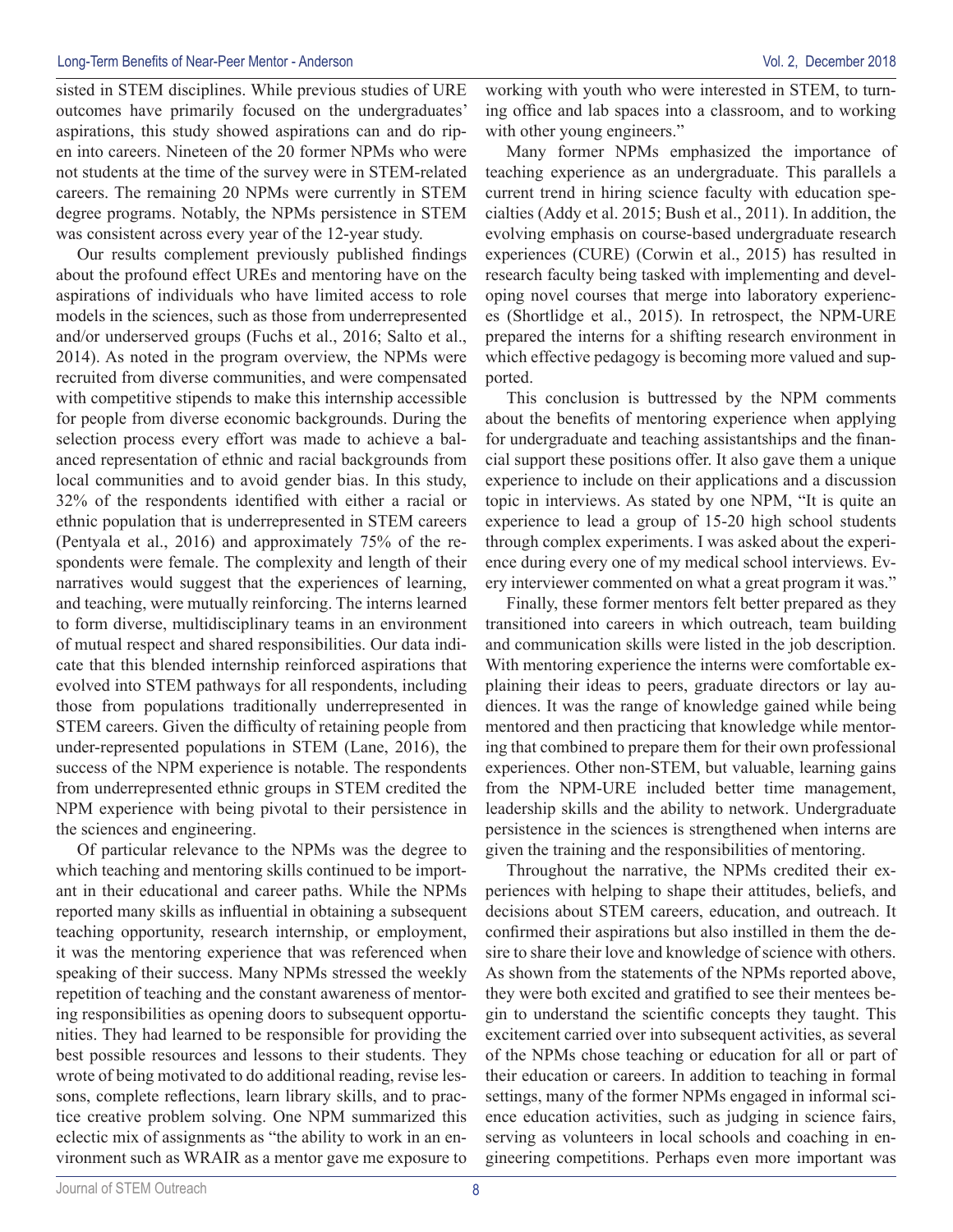their commitment to science education generally and their desire to improve the educational system. Thus, the NPM helped create a cadre of STEM professionals who not only persisted in STEM but also retained an active commitment to helping younger students gain a love and an appreciation for science.

### **IMPLICATIONS FOR PRACTICE**

The results of this study have implications for professional practice. They show that giving undergraduates combined teaching and mentoring responsibilities enhances their research skills and gives undergraduates experiences and confidence they otherwise would not have had an opportunity to develop. While this model is primarily designed for summer programs, we hope that university administrators and teachers could create opportunities for undergraduates to mentor slightly younger students to encourage and develop persistence in STEM disciplines. Allowing undergraduate students the experience to be both learners and mentors will give them a perspective on STEM they could achieve in no other way. As the results of this study have shown, this opportunity will encourage students into long-term engagement with STEM as professionals and mentors.

## **AUTHOR INFORMATION**

#### **Corresponding Author**

Margery K. Anderson, Department of Science Education and Strategic Communications, Walter Reed Army Institute of Research. 503 Robert Grant Avenue, Silver Spring, MD 20910. (301) 319-3022. (301) 319-3194 (fax). margery.d.anderson2.ctr@mail.mil

#### **Author Contributions**

The manuscript was written through contributions of all authors. All authors have given approval to the final version of the manuscript.

#### **Disclaimer**

The material has been reviewed by the Walter Reed Army Institute of Research. There is no objection to its presentation and/or publication. The opinions or assertions contained herein are the private views of the authors, and are not to be construed as official, or as reflecting the true views of the Department of the Army or the Department of Defense. AR 70-25

## **FUNDING SOURCES**

The current study was supported by the following grants: NIH R25 RR015629, NIH R25 RR018619, NIH R25 RR023322, and NIH R25 OD016515.

#### **ACKNOWLEDGMENTS**

Thank you to the many scientists, teachers, students and mentors who have made this program possible.

#### **ABBREVIATIONS**

URE: Undergraduate research experiences; STEM: science, technology, engineering, and math; NIH-SEPA: National Institutes of Health through Science Education Partnership Awards; WRAIR: Walter Reed Army Institute of Research; GEMS: Gains in the Education of Mathematics and Science; NPM: Near-peer mentor.

## **REFERENCES**

- Adedokun, O., Bessenbacher, A., Parker, L., Kirkham, L., and Burgess, W. (2013). Research skills and STEM undergraduate research students' aspirations for research careers: Mediating effects of research self-efficacy. Journal of Research in Science Teaching 50(8), 940–951. doi: 10.1002/tea.21102
- Addy, T. M., Simmons, P., Gardner, G. E., and Albert, J. (2015). A New" Class" of undergraduate professors: Examining teaching beliefs and practices of science faculty with education specialties. Journal of College Science Teaching, 44(3), 91-99.
- Allen, T. (2007). Mentoring relationships from the perspective of the mentor. In Ragins, B. & Kram, K. (Eds.), The Handbook of Mentoring at Work: Theory, Research and Practice (pp. 123-147). Thousand Oaks, CA: Sage.
- American Association for Public Opinion Research (2015). Standard definitions: Final dispositions of case codes and outcome rates for surveys (8th ed.). Oakbrook Terrace, IL: American Association of Public Opinion Research.
- Anderson, M. K., Tenenebaum, L. S., Ramadorai, S. B., and Yourick, D. L. (2015). Near-peer mentor model: Synergy within mentoring. Mentoring and Tutoring: Partnerships in Learning, 23(2), 116–132. doi:10.1080/13611267.2015.10 49017
- ATLAS.ti Scientific Software Development GmbH, 2017. AT-LAS.ti. Berlin.
- Bascom-Slack, E., Arnold, A., and Strobel, S. (2012). Student-directed discovery of the plant microbiome and its products. Science 338(6106), 485–486. doi:10.1126/science.1215227
- Bliss, T. J., Dillman, A., Russell, R., Anderson, M., Yourick, D., Jett, M., and Adams, B. J. (2007). Nematodes: Model organism in high school biology: An inquiry-based laboratory involving insecticidal nematodes teaches students about experimental design. The Science Teacher, 34.
- Bogdan, R., and Biklen, S. (5th Ed.) (2007). Qualitative research for education: An introduction to theory and practice. USA: (Allyn and Bacon).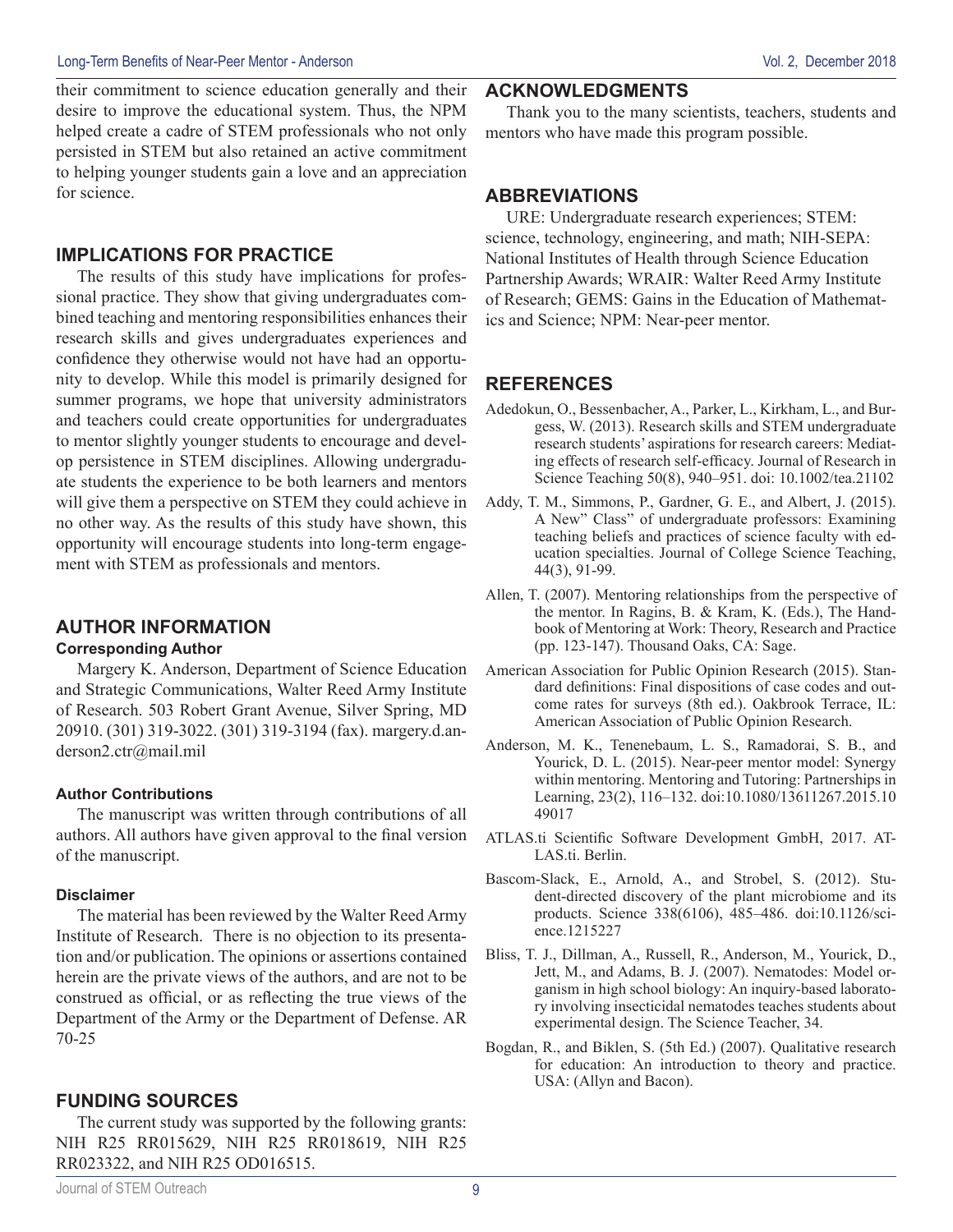- Bush, S. D., Pelaez, N. J., Rudd, J. A., Stevens, M. T., Tanner, K. D., and Williams, K. S. (2011). Investigation of science faculty with education specialties within the largest university system in the United States. CBE-Life Sciences Education, 10(1), 25-42.
- Carraccio, C., Englander, R., Gilhooly, J., Mink, R., Hofkosh, D., Barone, M. A., and Holmboe, E. S. (2017). Building a framework of entrustable professional activities, supported by competencies and milestones, to bridge the educational continuum. Academic Medicine, 92(3), 324-330.
- Corwin, L. A., Graham, M. J., and Dolan, E. L. (2015). Modeling course-based undergraduate research experiences: An agenda for future research and evaluation. CBE-Life Sciences Education, 14(1), es1.
- Couper, N. P. and Bosnjak, M. (2010). Internet surveys. In Marsden, P. V. and Wright, J. D. Handbook of survey research. (2nd ed., pp. 527-550). Bingley, UK: Emerald Group Publishing Limited.
- Crisp, G., Baker, V. L., Griffin, K. A., Lunsford, L. G., and Pifer, M. J. (2017) Special Issue: Mentoring Undergraduate Students, ASHE Higher Education Report, v43 n1 p1-117.
- Curiale, J. L. (2010). America's new glass ceiling: unpaid internships, the Fair Labor Standards Act, and the urgent need for change. Hastings Law Journal, 61, 1531.
- Dolan, E. and Johnson, D. (2009). Toward a holistic view of undergraduate research experiences: An exploratory study of impact on graduate/postdoctoral mentors. Journal of Science Education and Technology, 18, 487–500. doi:10.1007/ s10956-009-9165-3
- Eagan, Jr., M., Hurtado, S., Chang, M., Garcia, G., Herrera, F., and Garibay, J. (2013). Making a difference in science education: The impact of undergraduate research programs. American Educational Research Journal 50(4), 683–713. doi:10.3102/0002831213482038
- Fuchs, J., Kouyate, A., Kroboth, L., and McFarland, W. (2016). Growing the pipeline of diverse HIV investigators: The impact of mentored research experiences to engage underrepresented minority students. AIDS Behavior 20, S249– S257. doi: 10.1007/s10461-016-1392-z
- Ghee, M., Keels, M., Collins, D., Neal-Spence, C, and Baker, E. (2016). Fine-tuning summer research programs to promote underrepresented students' persistence in the STEM pathway. CBE–Life Sciences Education 16 (September). doi:10.1187/cbe.16-01-0046
- Hanauer, D. and Dolan, E. (2014). The project ownership survey: Measuring differences in scientific inquiry experiences. CBE–Life Sciences Education, 13 (Spring), 149-158. doi:10.1187/cbe.13-06-0123
- Hanauer, D., Frederick, J., Fotinakes, B., and Strobel, S. (2012). Linguistic analysis of project ownership for undergraduate research experiences. CBE–Life Sciences Education, 11 (Winter), 378 – 384. doi:10.1187/cbe.12-04-0043
- Hayward, C., Laursen, S. and Thiry, H. (2017). Why work with undergraduate researchers? Difference in research advisors' motivations and outcomes by career stage. CBE–Life Sciences Education, 16 (March). doi:10.1187/cbe.16-07-0229
- Hazari, Z., Potvin, G., Cribbs, J. D., Godwin, A., Scott, T. D., and Klotz, L. (2017). Interest in STEM is contagious for students in biology, chemistry, and physics classes. Science Advances, 3(8), e1700046. doi:10.1126/sciadv.1700046
- Hamos, J. E., Bergin, K. B., Maki, D. P., Perez, L. C., Prival, J. T., Rainey, D. Y., Rowell, G.H., and VanderPutten, E. (2009). Opening the Classroom Door: Professional Learning Communities in the Math and Science Partnership Program. Science Educator, 18(2), 14-24.
- Jett, M., Anderson, M.K., and Yourick, D. L. (2005). Near peer mentoring: A step-wise means of engaging young students in science. FASEB Journal, 19(5), A1396-A1396.
- Keusch, F. (2012). How to increase response rates in list-based survey samples. Social Science Computer Review 30(3), 380–388. doi:10.1177/0894439311409709
- Kalton, G. 1983. Introduction to Survey Sampling. Newbury Park, CA: Sage.
- Laursen, S., Hunter, A-B., Seymour, E., Thiry, H, and Melton, G. (2010). Undergraduate research in the sciences: Engaging students in real science. San Francisco: Jossey-Bass.
- Lane, T. B. (2016). Beyond Academic and Social Integration: Understanding the Impact of a STEM Enrichment Program on the Retention and Degree Attainment of Underrepresented Students. CBE-Life Sciences Education, 15(3), ar39.
- Linn, M., Palmer, E., Baranger, A., Gerard, E., and Stone, E. (2015). Undergraduate research experiences: Impacts and opportunities. Science 347(6222), 1261757. doi:10.1126/ science.1261757
- Maio, G., and Haddock, G. (2014). The psychology of attitudes and attitude change. USA. Sage.
- Merriam, S., Caffarella, R., and Baumgartner, L. (2007). Learning in adulthood: A comprehensive guide. San Francisco: Jossey-Bass.
- Morales, A. L., Rowton, E., Anderson, M., and Yourick, D. (2017). What's inside a termite's gut? The Science Teacher, 84(7), 47
- National Academies of Sciences, Engineering, and Medicine. (2017). Undergraduate research experiences for STEM Students: Successes, challenges, and opportunities. Washington, DC: The National Academies Press. doi:10.17226/24622
- Nelson, K. L., and Cutucache, C. E. (2017). How do former undergraduate mentors evaluate their mentoring experience 3-years post-mentoring: A phenomenological study. The Qualitative Report, 22(7), 2033-2047. Retrieved from http://nsuworks.nova.edu/tqr/vol22/iss7/19
- NCSS, LLC. (2016). NCSS 11 Statistical Software. Kaysville, Utah, USA, ncss.com/software/ncss.
- Pentyala, S., Dilger, J., and Rebecchi, M. (2016). Minority students and STEM careers: Will mentoring help? Journal of Health Education Research and Development, 1-5.
- Petrovčič, A., Petrič, G., and Manfreda, L. (2016). The effect of email invitation elements on response rate in a web survey within an online community. Computers in Human Behavior 56, 320–329. doi:/10.1016/j.chb.2015.11.025